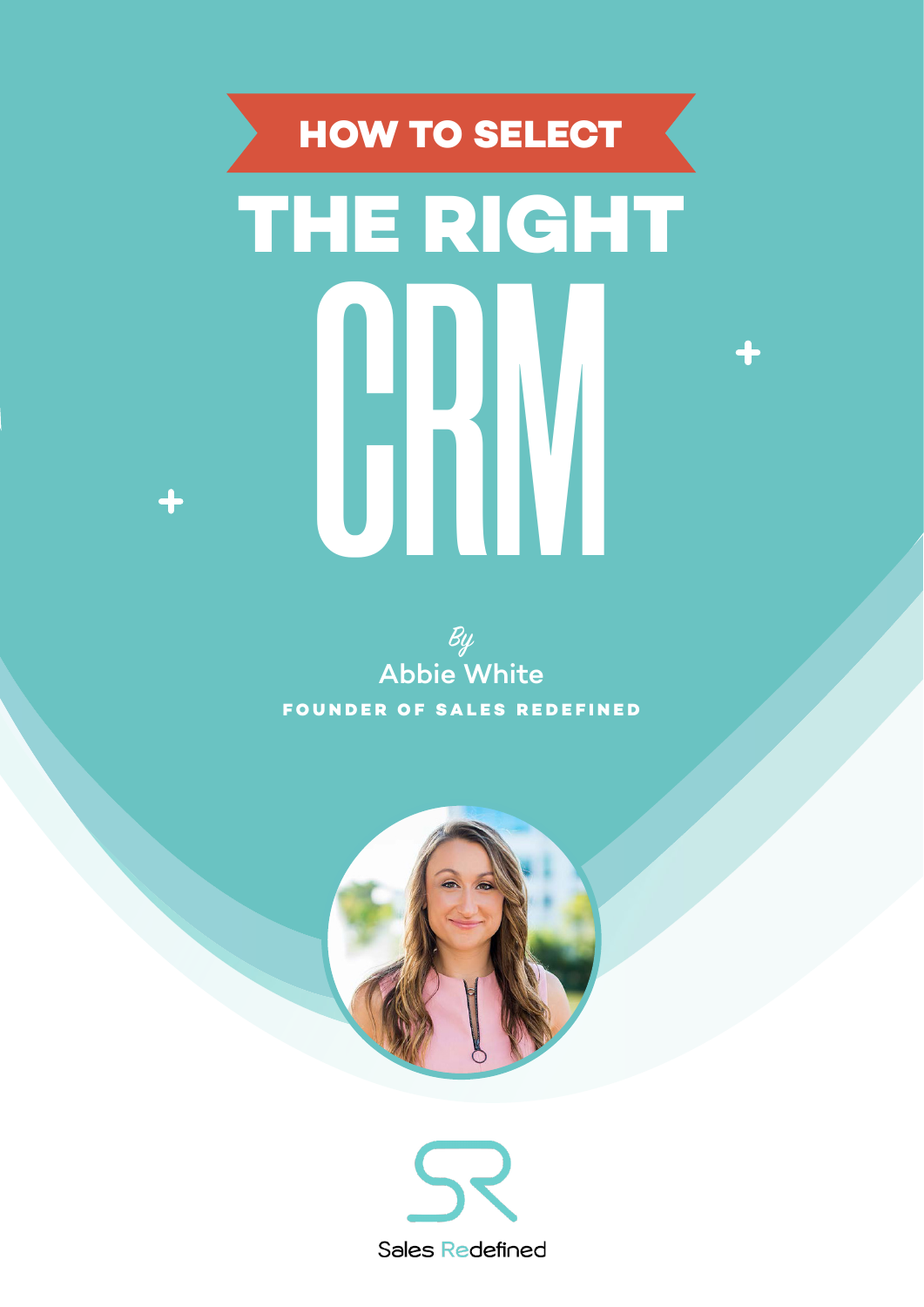## **HOW TO SELECT THE RIGHT** *CRM?*



One of the most frequent questions we get asked is what CRM should we be using?

A CRM is a critical tool for all sales and marketing teams and when used right will be a real asset to your business. The great news is CRM don't need to cost the earth and there are many powerful but cost effective tools out there.

However, its's important to follow the 3 step process below to find your ideal CRM:



**WHAT FUNCTIONALITY DO YOU NEED?** Identify what are your "deal breakers".

What other systems do you need the CRM to connect with? Eg Xero? MYOB? Landing pages?

**WHAT IS YOUR BUDGET? 3**

Each CRM provider prices differently, some are monthly subscriptions others are 12 month lock in contracts. CRM can get expensive for large databases so be sure to get a quote based on your specific requirements.

## **TIPS:**

- $\odot$  Be realistic about what you actually need, otherwise you will pay for functionality that does not get used.
- $\odot$  Most CRM have a free trial, do a free trial to try the tool first hand.
- $\odot$  Be cautious of recommendations from others as they are unlikely to have the same requirements as you.
- Ideally select a CRM which integrates to your financial systems and quoting tools to avoid duplicating effort.
- Take into account future growth and look at pricing as you grow, will there be a big jump?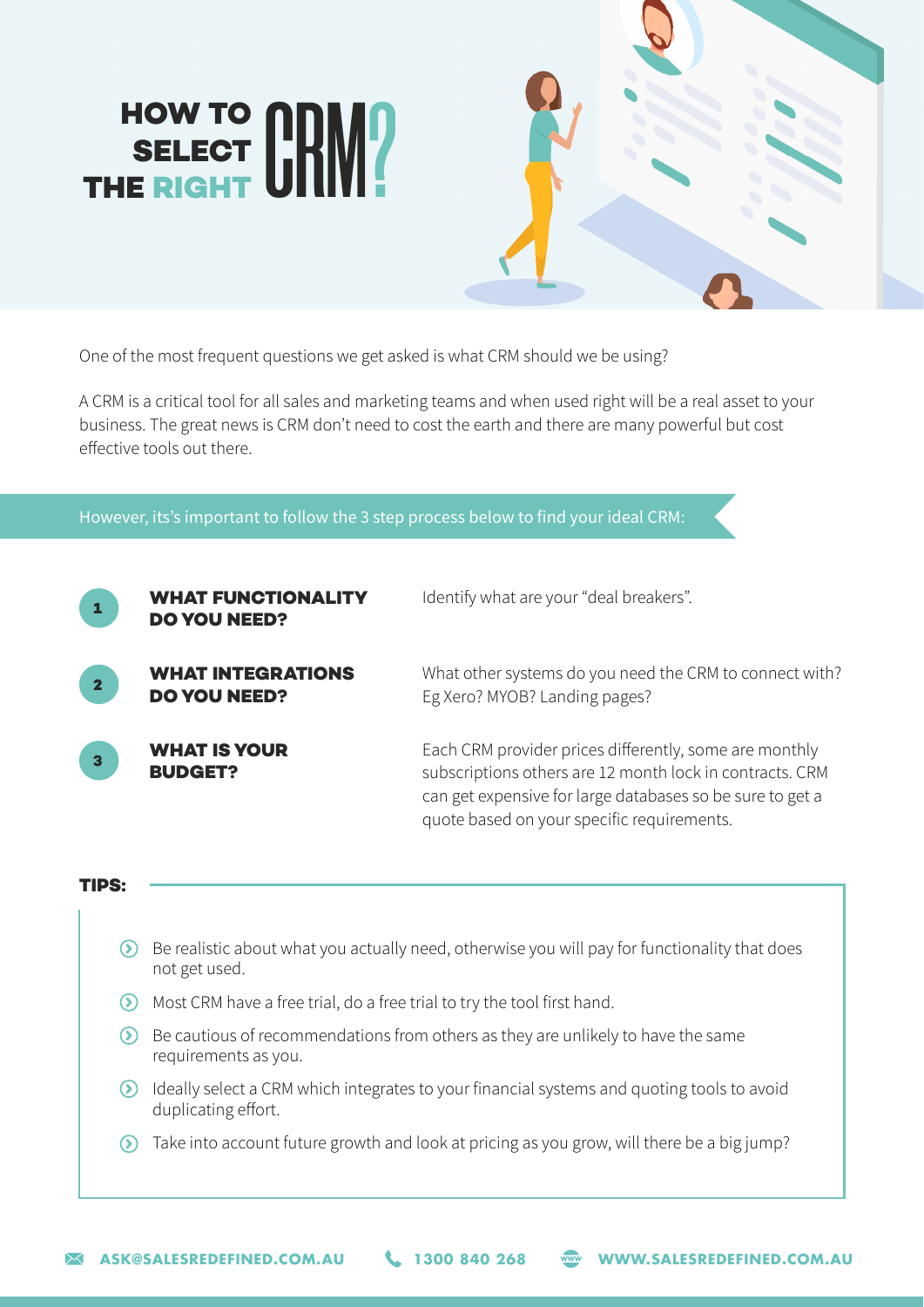|                                                                            | ActiveCampaign >   | HubSpot                  | <b>ZOHOCRM</b>           | salesforce       | <i>insightly</i> | <b>BAgileCRM</b>   |  |
|----------------------------------------------------------------------------|--------------------|--------------------------|--------------------------|------------------|------------------|--------------------|--|
|                                                                            | ActiveCampaign.com | Hubspot.com              | Zoho CRM                 | SalesForce.com   | Insightly.com    | AgileCRM.com       |  |
| <b>MARKETING TOOLS</b>                                                     |                    |                          |                          |                  |                  |                    |  |
| Ability to send one-off emails                                             | <b>YES</b>         | <b>YES</b>               | <b>YES</b>               | <b>YES</b>       | <b>YES</b>       | <b>YES</b>         |  |
| <b>Broadcasting Newsletters</b>                                            | YES                | <b>YES</b>               | <b>YES</b>               | <b>YES</b>       | <b>YES</b>       | <b>YES</b>         |  |
| <b>Trigger Based Emails</b>                                                | YES                | <b>YES</b>               | <b>YES</b>               | <b>YES</b>       | <b>YES</b>       | <b>YES</b>         |  |
| Targeted emails based on Segmentation?                                     | <b>YES</b>         | <b>YES</b>               | <b>YES</b>               |                  | <b>YES</b>       | <b>YES</b>         |  |
| Email Autoresponder                                                        | <b>YES</b>         | <b>YES</b>               | <b>YES</b><br><b>YES</b> |                  | <b>YES</b>       | <b>YES</b>         |  |
| Scheduled Emails                                                           | <b>YES</b>         | <b>YES</b>               | <b>YES</b>               | <b>YES</b>       | <b>YES</b>       | <b>YES</b>         |  |
| Create campaigns based on segmentation?                                    | <b>YES</b>         | <b>YES</b>               | <b>YES</b>               | <b>YES</b>       | <b>NO</b>        | <b>YES</b>         |  |
| Campaign based parameters based on days, hours, minutes email can be sent? | <b>YES</b>         | <b>YES</b>               | <b>NO</b>                | <b>YES</b>       | <b>YES</b>       | <b>YES</b>         |  |
| Mutli-user Editing? (ability to edit campaigns with your team)             | <b>YES</b>         | <b>YES</b>               | <b>YES</b>               | <b>YES</b>       | <b>YES</b>       | <b>YES</b>         |  |
| Campaign revision history?                                                 | <b>YES</b>         | NO<br><b>NO</b>          |                          | <b>NO</b>        | <b>NO</b>        | <b>NO</b>          |  |
| Track your campaign's social sharing?                                      | <b>YES</b>         | <b>YES</b><br><b>YES</b> |                          | <b>YES</b>       | <b>NO</b>        | <b>NO</b>          |  |
| <b>PRICING</b>                                                             |                    |                          |                          |                  |                  |                    |  |
| Free version                                                               | NO                 | <b>YES</b>               | up to 3 users            | <b>NO</b>        | up to 2 users    | <b>NO</b>          |  |
| Free Trial                                                                 | <b>YES</b>         | <b>YES</b>               | <b>YES</b><br><b>YES</b> |                  | <b>YES</b>       | <b>NO</b>          |  |
| \$ starting price *billed monthly / user                                   | \$15/month         |                          | \$18/month               | from \$400/month | \$59/month       | \$78/month/3 users |  |
| \$ starting price *billed annually / user                                  | \$9/month          | \$1200/month             | \$12/month               |                  | \$49/month       | NO                 |  |
| <b>CONTACTS ADDED</b>                                                      |                    |                          |                          |                  |                  |                    |  |
| Princing at 5000 contacts                                                  | \$89/month         | \$150/month              | \$45/month               | Unlimited        |                  | Included           |  |
| Pricing at 10,000 contacts                                                 | \$139/month        | \$337.50/month           | \$70/month               | Unlimited        |                  | Included           |  |
| <b>EMAILS SENT</b>                                                         |                    |                          |                          |                  |                  |                    |  |
| Princing at 10,000 sends/month                                             | Unlimited sends    | Unlimited sends          | \$40/month               | Unlimited sends  | Unlimited sends  | Included           |  |
| Pricing at 50,000 sends/month                                              | Unlimited sends    | Unlimited sends          | \$125/month              | Unlimited sends  | Unlimited sends  | Included           |  |
| <b>SEGMENTATION</b>                                                        |                    |                          |                          |                  |                  |                    |  |
| Ability to add website visitors as a segment                               | <b>YES</b>         | <b>YES</b>               | <b>YES</b>               | <b>YES</b>       | <b>NO</b>        | <b>YES</b>         |  |
| Segment users based on their activity                                      | <b>YES</b>         | <b>YES</b>               | <b>YES</b>               | <b>YES</b>       |                  | <b>YES</b>         |  |
| Custom Tags                                                                | <b>YES</b>         | <b>NO</b>                | <b>YES</b>               | <b>YES</b>       | <b>YES</b>       | <b>YES</b>         |  |
| Custom Fields                                                              | <b>YES</b>         | <b>YES</b>               | <b>YES</b>               | <b>YES</b>       | <b>YES</b>       | <b>YES</b>         |  |
| Time zone                                                                  | <b>NO</b>          | <b>YES</b>               | <b>NO</b>                | <b>YES</b>       |                  | <b>YES</b>         |  |
| Contact enrichment based on background data                                | <b>YES</b>         | <b>YES</b>               | <b>YES</b>               | <b>YES</b>       | <b>YES</b>       | <b>YES</b>         |  |
| A/B testing of subject lines, send times and from names                    | <b>YES</b>         | <b>YES</b>               | <b>YES</b>               | <b>YES</b>       | NO               | <b>YES</b>         |  |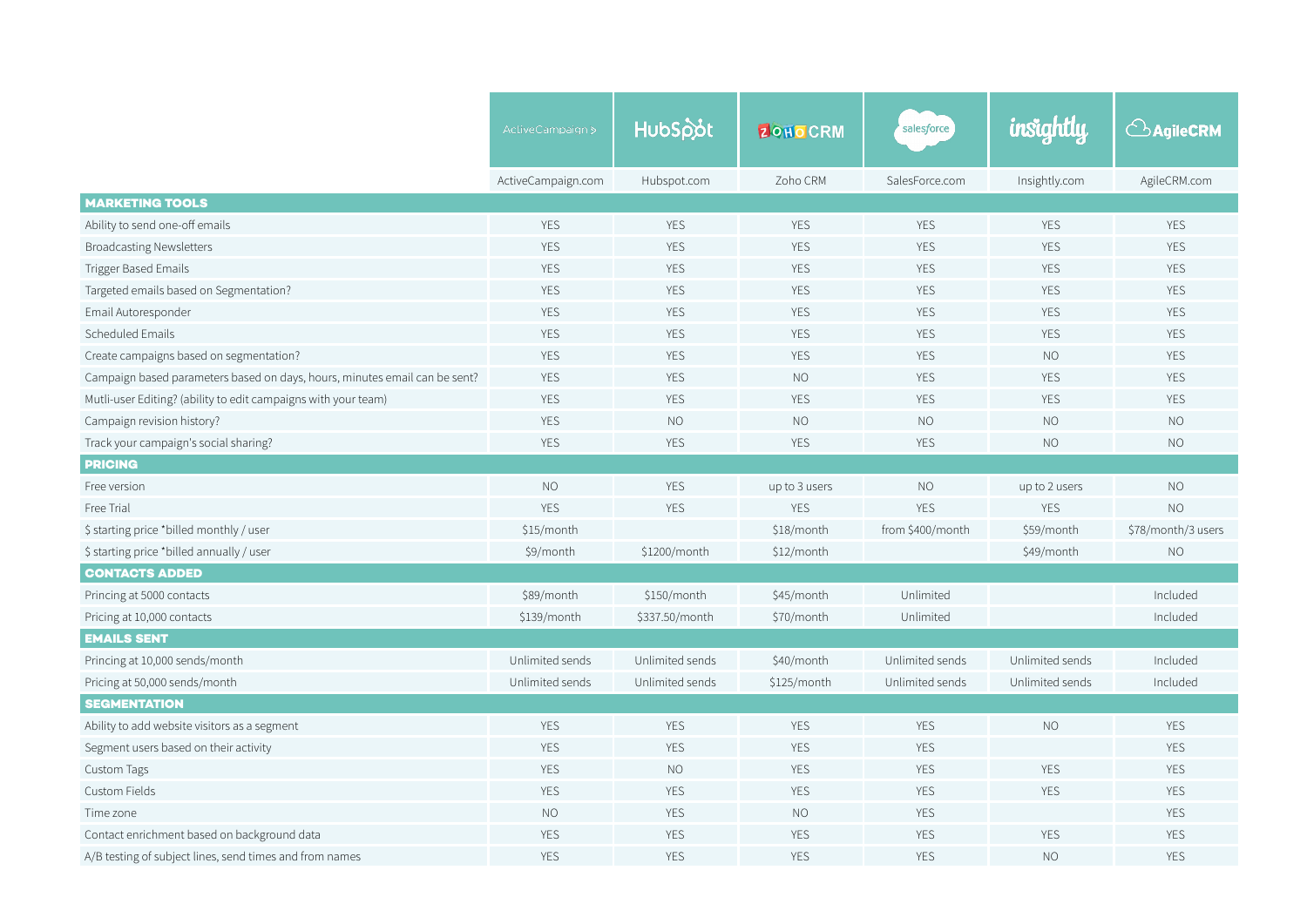|                                                                                                                  | ActiveCampaign>    | HubSpot                  | <b>ZOHOCRM</b>           | salesforce     | insightly     | <b>AgileCRM</b> |  |
|------------------------------------------------------------------------------------------------------------------|--------------------|--------------------------|--------------------------|----------------|---------------|-----------------|--|
|                                                                                                                  |                    |                          |                          |                |               |                 |  |
|                                                                                                                  | ActiveCampaign.com | Hubspot.com              | Zoho CRM                 | SalesForce.com | Insightly.com | AgileCRM.com    |  |
| <b>WORKFLOW AND TRIGGERS</b>                                                                                     |                    |                          |                          |                |               |                 |  |
| Workflow and triggers                                                                                            | <b>YES</b>         | <b>YES</b>               | <b>YES</b>               | <b>YES</b>     | YES           | <b>YES</b>      |  |
| Visual Workflow builder                                                                                          | <b>YES</b>         | <b>YES</b>               | <b>YES</b><br><b>YES</b> |                |               | <b>YES</b>      |  |
| Auto assign leads based on channels or industry? (Assign chat leads to best<br>sales closer)                     | <b>YES</b>         | <b>YES</b>               | <b>YES</b>               | <b>YES</b>     | <b>YES</b>    | <b>YES</b>      |  |
| Lead Management                                                                                                  | <b>YES</b>         |                          |                          | <b>YES</b>     | <b>YES</b>    |                 |  |
| <b>DELIVERABILITY</b>                                                                                            |                    |                          |                          |                |               |                 |  |
| Spam Score                                                                                                       | <b>YES</b>         | <b>NO</b>                | <b>NO</b>                | <b>NO</b>      | <b>NO</b>     | <b>NO</b>       |  |
| <b>Bounce Monitoring</b>                                                                                         | <b>YES</b>         | <b>YES</b>               | <b>NO</b>                | <b>YES</b>     | <b>NO</b>     | <b>NO</b>       |  |
| <b>ADDED FEATURES</b>                                                                                            |                    |                          |                          |                |               |                 |  |
| Live Chat                                                                                                        | <b>NO</b>          | <b>YES</b>               | <b>YES</b>               | <b>YES</b>     |               | $\rm NO$        |  |
| Web Forms                                                                                                        | <b>YES</b>         | <b>YES</b>               | <b>YES</b>               | <b>YES</b>     | <b>YES</b>    | <b>YES</b>      |  |
| Landing Pages                                                                                                    | <b>YES</b>         | <b>YES</b>               | <b>YES</b>               | <b>YES</b>     |               | NO              |  |
| Calendar                                                                                                         | <b>YES</b>         | <b>YES</b>               | <b>YES</b>               | <b>YES</b>     | <b>YES</b>    | <b>YES</b>      |  |
| <b>EMAIL EDITOR</b>                                                                                              |                    |                          |                          |                |               |                 |  |
| Email builder (HTML/CSS)                                                                                         | <b>YES</b>         | <b>YES</b>               | <b>YES</b>               | <b>YES</b>     | <b>NO</b>     | <b>YES</b>      |  |
| Simple responsive email templates(mobile friendly)?                                                              | <b>YES</b>         | <b>YES</b><br><b>YES</b> |                          | <b>YES</b>     | <b>YES</b>    | <b>YES</b>      |  |
| Visual Builder to create email templates (responsive)                                                            | <b>YES</b>         | YES                      | <b>YES</b>               | <b>YES</b>     | <b>NO</b>     | <b>YES</b>      |  |
| Ability to create dynamic content by adding on conditional formatting (custom<br>tags, events, or custom fields) | <b>YES</b>         | <b>YES</b>               | <b>YES</b>               | <b>YES</b>     | <b>NO</b>     | <b>YES</b>      |  |
| Ability to save emails to email templates from campaigns/workflows?                                              | <b>YES</b>         | <b>NO</b>                | <b>YES</b>               | <b>YES</b>     | <b>NO</b>     | <b>NO</b>       |  |
| Ability to send test emails?                                                                                     | <b>YES</b>         | <b>YES</b>               | <b>YES</b>               | <b>YES</b>     | <b>NO</b>     | <b>YES</b>      |  |
| Insert trackable CTA buttons without signification modification in HTML/CSS                                      | <b>YES</b>         | <b>YES</b>               | <b>YES</b>               | <b>YES</b>     | <b>NO</b>     | <b>YES</b>      |  |
| <b>LANDING PAGES &amp; EMAIL CAPTURE</b>                                                                         |                    |                          |                          |                |               |                 |  |
| Opt in Customization                                                                                             | <b>YES</b>         | <b>YES</b>               | <b>YES</b>               | <b>YES</b>     | NO            | <b>YES</b>      |  |
| Unsubscribe customization                                                                                        | <b>YES</b>         | <b>YES</b>               | <b>NO</b>                | <b>YES</b>     | <b>NO</b>     | <b>YES</b>      |  |
| Landing page builder                                                                                             | <b>NO</b>          | <b>YES</b>               | <b>YES</b>               | <b>YES</b>     | <b>NO</b>     | <b>NO</b>       |  |
| <b>Embedded Forms</b>                                                                                            | <b>YES</b>         | <b>YES</b>               | <b>YES</b>               | <b>YES</b>     | <b>YES</b>    | <b>YES</b>      |  |
| Pop-up Form                                                                                                      | <b>YES</b>         | <b>YES</b>               | <b>YES</b>               | <b>NO</b>      | NO            | <b>YES</b>      |  |
| Floating Form                                                                                                    | <b>YES</b>         | <b>YES</b>               | <b>NO</b>                | <b>NO</b>      | <b>NO</b>     | <b>YES</b>      |  |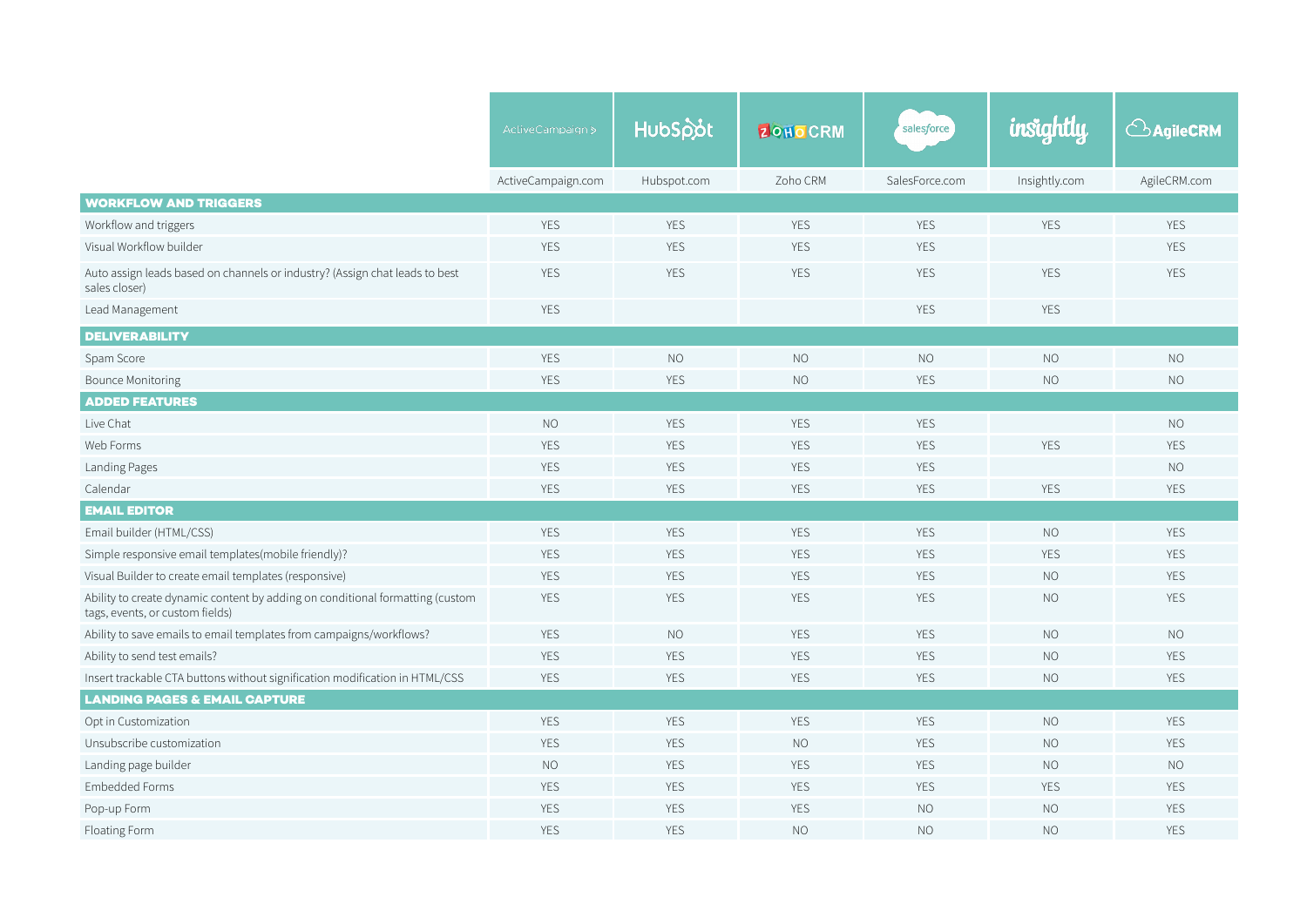|                                                                        | ActiveCampaign>    | HubSpot     | <b>ZOHOCRM</b> | salesforce     | insightly     | <b>CAgileCRM</b> |  |
|------------------------------------------------------------------------|--------------------|-------------|----------------|----------------|---------------|------------------|--|
|                                                                        |                    |             |                |                |               |                  |  |
|                                                                        | ActiveCampaign.com | Hubspot.com | Zoho CRM       | SalesForce.com | Insightly.com | AgileCRM.com     |  |
| <b>REPORTING AND ANALYSIS</b>                                          |                    |             |                |                |               |                  |  |
| Dashbaord                                                              | YES                | <b>YES</b>  | <b>YES</b>     | <b>YES</b>     | YES           | <b>YES</b>       |  |
| Live Feeds                                                             | YES                | <b>YES</b>  | <b>YES</b>     | <b>YES</b>     | <b>NO</b>     | <b>YES</b>       |  |
| Contact activity feed                                                  | YES                | YES         | <b>YES</b>     | YES            | YES           | <b>YES</b>       |  |
| Editable contact record                                                | <b>YES</b>         | <b>YES</b>  | <b>YES</b>     | <b>YES</b>     | <b>YES</b>    | <b>YES</b>       |  |
| Website activity tracking                                              | <b>YES</b>         | <b>YES</b>  | <b>YES</b>     | <b>YES</b>     | <b>NO</b>     | <b>YES</b>       |  |
| Email reply tracking                                                   | <b>YES</b>         | <b>YES</b>  | <b>YES</b>     | <b>YES</b>     |               | YES              |  |
| Engagement tracking (clicks, opens, unsubs)                            | <b>YES</b>         | <b>YES</b>  | <b>YES</b>     | <b>YES</b>     | <b>YES</b>    | YES              |  |
| Lead Scoring                                                           | YES                | <b>YES</b>  | <b>YES</b>     | <b>YES</b>     | YES           | <b>YES</b>       |  |
| Site tracking                                                          | <b>YES</b>         | <b>YES</b>  |                | <b>YES</b>     | <b>NO</b>     |                  |  |
| Event tracking                                                         | <b>YES</b>         | <b>YES</b>  |                | <b>YES</b>     | <b>YES</b>    |                  |  |
| <b>MOBILE APP</b>                                                      |                    |             |                |                |               |                  |  |
| iOS                                                                    | <b>YES</b>         | YES         | <b>YES</b>     | <b>YES</b>     | YES           | <b>NO</b>        |  |
| Android                                                                | <b>YES</b>         | <b>YES</b>  | <b>YES</b>     | <b>YES</b>     | <b>YES</b>    | <b>NO</b>        |  |
| <b>SUPPORT AND GUIDE</b>                                               |                    |             |                |                |               |                  |  |
| LiveChat / Phone / screenshare support at basic account level          | <b>YES</b>         | <b>NO</b>   | <b>YES</b>     | <b>NO</b>      | <b>NO</b>     | <b>NO</b>        |  |
| Knowledge base                                                         | <b>YES</b>         | <b>YES</b>  | <b>YES</b>     | <b>YES</b>     | YES           | <b>YES</b>       |  |
| User Support Forum                                                     | <b>YES</b>         | <b>YES</b>  | <b>YES</b>     | <b>YES</b>     | YES           | <b>YES</b>       |  |
| Product Webinar / Demos / Video Tutorials                              | <b>YES</b>         | <b>YES</b>  | <b>YES</b>     | <b>YES</b>     | <b>YES</b>    | <b>YES</b>       |  |
| <b>ONBOARDING IMPLEMENTATION</b>                                       |                    |             |                |                |               |                  |  |
| <b>Bulk Import</b>                                                     | <b>YES</b>         | YES         | <b>YES</b>     | <b>YES</b>     | <b>YES</b>    | YES              |  |
| <b>Migration Services</b>                                              | <b>YES</b>         | <b>YES</b>  | <b>YES</b>     | <b>YES</b>     | YES           | <b>YES</b>       |  |
| <b>INTEGRATIONS</b>                                                    |                    |             |                |                |               |                  |  |
| Salesforce                                                             | <b>NO</b>          | <b>YES</b>  | <b>YES</b>     | <b>YES</b>     | <b>NO</b>     | <b>YES</b>       |  |
| Zapier                                                                 | <b>YES</b>         | <b>YES</b>  | <b>YES</b>     | <b>YES</b>     | YES           | <b>YES</b>       |  |
| Wordpress                                                              | <b>YES</b>         | <b>YES</b>  | <b>YES</b>     | <b>YES</b>     | <b>NO</b>     | YES              |  |
| Stripe                                                                 | <b>NO</b>          | YES         | <b>NO</b>      | <b>YES</b>     | <b>NO</b>     | <b>YES</b>       |  |
| Shopify                                                                | <b>YES</b>         | <b>YES</b>  | <b>YES</b>     | <b>NO</b>      | <b>NO</b>     | <b>YES</b>       |  |
| <b>ADMIN</b>                                                           |                    |             |                |                |               |                  |  |
| Assign roles or control access to based on Roles, Profiles, and Teams? | <b>YES</b>         | <b>YES</b>  | <b>YES</b>     | <b>YES</b>     | <b>YES</b>    | <b>YES</b>       |  |